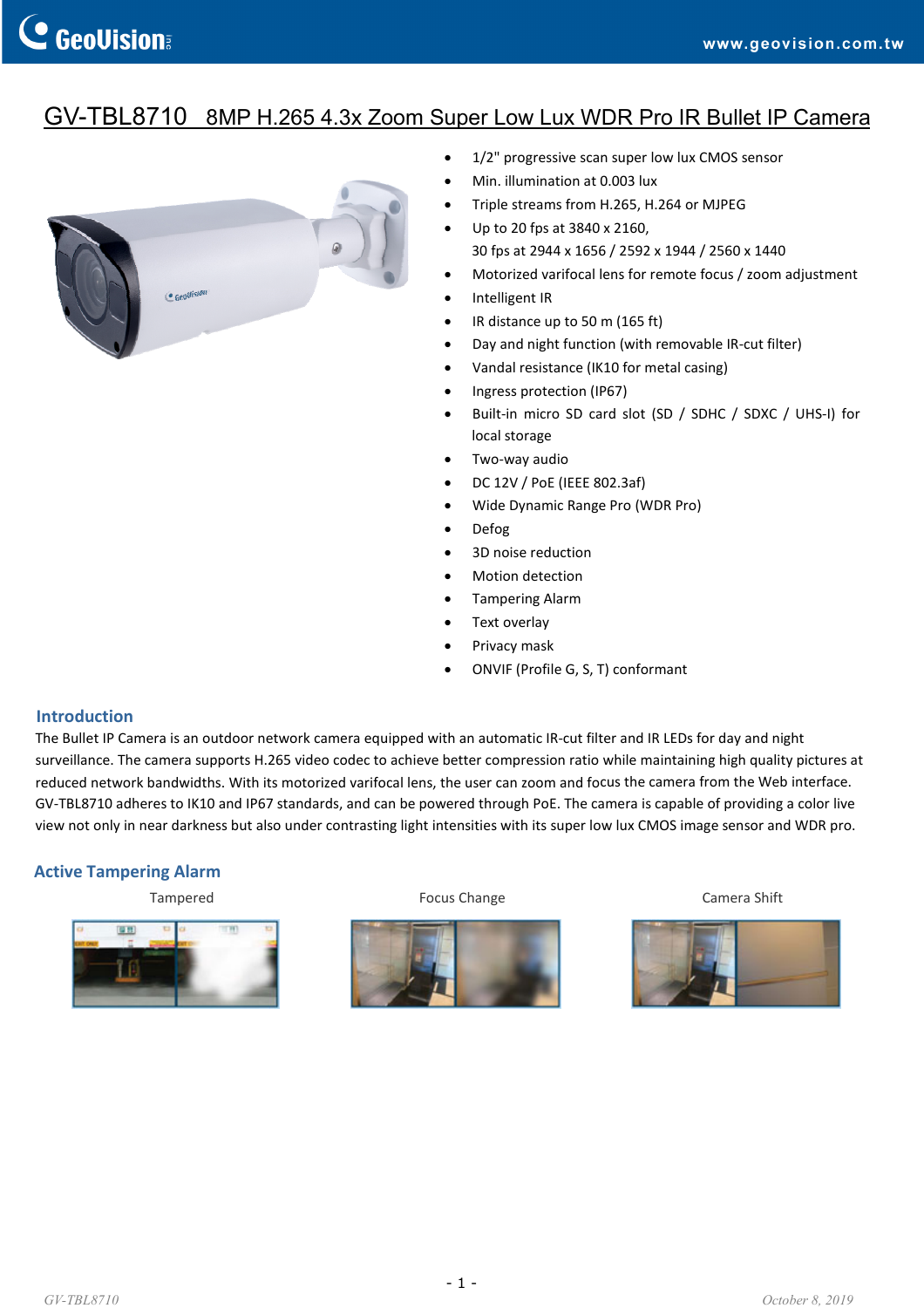### **Dimensions**



## **Specifications**

| Camera                  |                                            |                                                                               |  |
|-------------------------|--------------------------------------------|-------------------------------------------------------------------------------|--|
| <b>Image Sensor</b>     |                                            | 1/2" progressive scan super low lux CMOS                                      |  |
| <b>Picture Elements</b> |                                            | 3840 (H) x 2160 (V)                                                           |  |
| Minimum<br>Illumination | Color                                      | 0.003 Lux (F1.5, AGC ON)                                                      |  |
|                         | IR On                                      | 0 Lux                                                                         |  |
| <b>Shutter Speed</b>    |                                            | Auto / Manual (1/6 ~ 1/100000 sec)                                            |  |
| White Balance           |                                            | Auto / Manual                                                                 |  |
| <b>Gain Control</b>     |                                            | Auto / Manual                                                                 |  |
| S/N Ratio               |                                            | 52 dB                                                                         |  |
| <b>WDR Pro</b>          |                                            | Yes                                                                           |  |
| <b>Dynamic Range</b>    |                                            | Up to 120 dB                                                                  |  |
| Lens                    |                                            |                                                                               |  |
| Megapixel               |                                            | 8 MP                                                                          |  |
| Day / Night             |                                            | Yes (with removable IR-cut filter)                                            |  |
| Lens Type               |                                            | Motorized varifocal lens                                                      |  |
| Focal Length            |                                            | $2.8 \sim 12$ mm                                                              |  |
| Maximum Aperture        |                                            | F/1.5                                                                         |  |
| Mount                   |                                            | $Ø14$ mm                                                                      |  |
| <b>Horizontal FOV</b>   |                                            | $114.8 \text{ ~ } 47.3$ °                                                     |  |
|                         | <b>Focus</b>                               | Auto / Manual                                                                 |  |
| Operation               | Zoom                                       | 4.3x Optical Zoom                                                             |  |
|                         | Iris                                       | Fixed                                                                         |  |
| IR LED Quantity         |                                            | 3 IR LEDS                                                                     |  |
| Max. IR Distance        |                                            | 50 m (165 ft)                                                                 |  |
| <b>Operation</b>        |                                            |                                                                               |  |
| Video Compression       |                                            | H.265, H.264, MJPEG                                                           |  |
| <b>Video Streaming</b>  |                                            | Triple streams                                                                |  |
| <b>Video Resolution</b> | Main Stream                                | 3840 x 2160 (Default), 2944 x 1656, 2592 x 1944, 2560 x 1440, 1920 x 1080     |  |
|                         | Sub Stream                                 | 1920 x 1080, 1280 x 720, 720 x 576, 704 x 288, 640 x 360 (Default), 352 x 288 |  |
|                         | <b>Third Stream</b><br>(Closed by Default) | 720 x 576, 704 x 288, 640 x 360, 352 x 288                                    |  |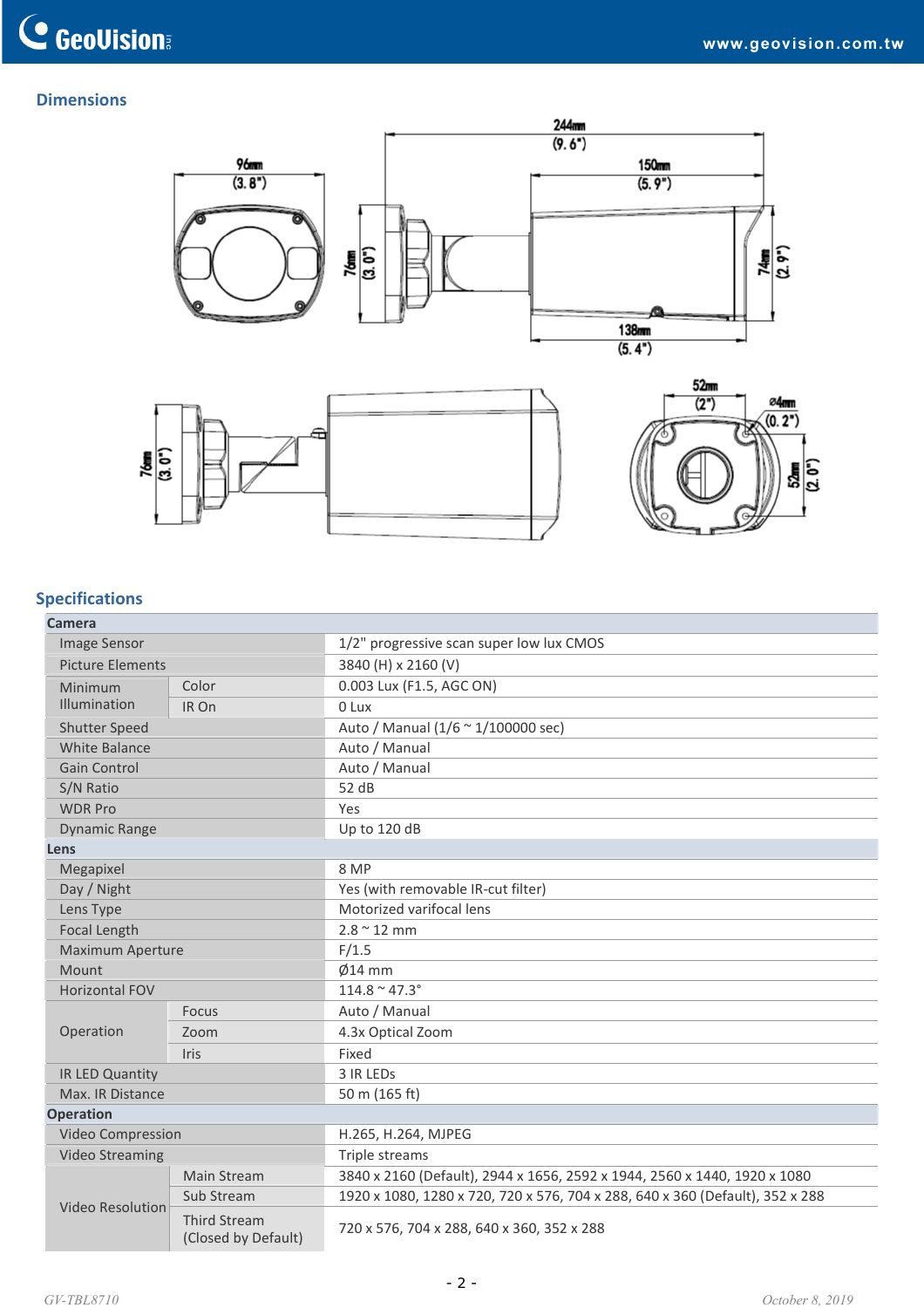|                                |               | 20 fps at 3840 x 2160, 30 fps at 2944 x 1656 / 2592 x 1440 / 2560 x 1440 (60 / 50 Hz)                                                                                                                                                                                                                                                                                                                                                           |  |
|--------------------------------|---------------|-------------------------------------------------------------------------------------------------------------------------------------------------------------------------------------------------------------------------------------------------------------------------------------------------------------------------------------------------------------------------------------------------------------------------------------------------|--|
| <b>Frame Rate</b>              |               | * The frame rate and performance may vary depending on the number of<br>connections and data bitrates (different scenes).                                                                                                                                                                                                                                                                                                                       |  |
| <b>Video Analytics</b>         |               | Motion Detection, Tampering Alarm, Audio Detection, Cross Line, Intrusion, Object<br>Moving, Object Left, Defocus, Scene Change, Face Detection, People Counting<br>*Tampering alarm, audio detection, cross line, intrusion, object moving, object left,<br>defocus, scene change, face detection and people counting are only accessible<br>through the camera's Web interface, which can be used to trigger alerts such as<br>e-mail and FTP |  |
| <b>Image Setting</b>           |               | Brightness, Contrast, Saturation, Sharpness, Flicker-less, Image Orientation                                                                                                                                                                                                                                                                                                                                                                    |  |
| <b>Audio Compression</b>       |               | G.711, AAC (optional)                                                                                                                                                                                                                                                                                                                                                                                                                           |  |
| <b>Audio Support</b>           |               | Two-way Audio (external microphone and speaker required)                                                                                                                                                                                                                                                                                                                                                                                        |  |
| Digital I/O                    | Input         | 1 Input, dry contact, NO / NC                                                                                                                                                                                                                                                                                                                                                                                                                   |  |
|                                | Output        | 1 Relay Output (1A 30V DC / 0.3A 125V AC)                                                                                                                                                                                                                                                                                                                                                                                                       |  |
| <b>Network</b>                 |               |                                                                                                                                                                                                                                                                                                                                                                                                                                                 |  |
| Interface                      |               | 10/100 Ethernet                                                                                                                                                                                                                                                                                                                                                                                                                                 |  |
| Protocol                       |               | 802.1x, ARP, DHCP, DDNS, DNS, DynDNS, FTP, HTTP, HTTPS, ICMP, IGMP, IPv4, NTP,<br>PPPoE, QoS, RTCP, RTP, RTSP, SMTP, SNMP, TCP, UDP, UPnP, ONVIF (Profile G, S, T)                                                                                                                                                                                                                                                                              |  |
| <b>Mechanical</b>              |               |                                                                                                                                                                                                                                                                                                                                                                                                                                                 |  |
| Camera Angle                   | Pan           | $0 \sim 360^\circ$                                                                                                                                                                                                                                                                                                                                                                                                                              |  |
| Adjustment                     | Tilt          | $0 \sim 120^\circ$                                                                                                                                                                                                                                                                                                                                                                                                                              |  |
|                                | Rotate        | $0 \sim 360^\circ$                                                                                                                                                                                                                                                                                                                                                                                                                              |  |
|                                | Power         | DC Jack (DC 12V, 1.25A), PoE                                                                                                                                                                                                                                                                                                                                                                                                                    |  |
|                                | Ethernet      | <b>RJ-45</b>                                                                                                                                                                                                                                                                                                                                                                                                                                    |  |
| Connectors                     | Audio         | 1 in (Audio In Wire); 1 out (Audio Out Wire)<br>*The Audio In port only supports microphones with power supply.                                                                                                                                                                                                                                                                                                                                 |  |
|                                | Digital I/O   | 4-pin terminal block pitch 3.5 mm (0.14")                                                                                                                                                                                                                                                                                                                                                                                                       |  |
|                                | Local Storage | Micro SD card slot (SD / SDHC / SDXC / UHS-I, Class 10)<br>* UHS-II card type is not supported.                                                                                                                                                                                                                                                                                                                                                 |  |
|                                | TV Out        | <b>BNC Connector</b>                                                                                                                                                                                                                                                                                                                                                                                                                            |  |
| <b>General</b>                 |               |                                                                                                                                                                                                                                                                                                                                                                                                                                                 |  |
| <b>Operating Temperature</b>   |               | $-35$ ~ 60°C (-22 ~ 140°F)                                                                                                                                                                                                                                                                                                                                                                                                                      |  |
| Humidity                       |               | $0$ ~ 95% (no condensation)                                                                                                                                                                                                                                                                                                                                                                                                                     |  |
| <b>Power Source</b>            |               | 12 V DC / PoE (IEEE802.3af)                                                                                                                                                                                                                                                                                                                                                                                                                     |  |
| Max. Power Consumption         |               | 10 W                                                                                                                                                                                                                                                                                                                                                                                                                                            |  |
| <b>Dimensions</b>              |               | $244 \times 96 \times 74$ mm $(9.6'' \times 3.8'' \times 2.9'')$                                                                                                                                                                                                                                                                                                                                                                                |  |
| Weight                         |               | 0.58 kg (1.28 lb)                                                                                                                                                                                                                                                                                                                                                                                                                               |  |
| <b>Ingress Protection</b>      |               | <b>IP67</b>                                                                                                                                                                                                                                                                                                                                                                                                                                     |  |
| Vandal Resistance              |               | IK10 for metal casing                                                                                                                                                                                                                                                                                                                                                                                                                           |  |
| Regulatory                     |               | FCC, CE, RoHS compliant                                                                                                                                                                                                                                                                                                                                                                                                                         |  |
| <b>Web Interface</b>           |               |                                                                                                                                                                                                                                                                                                                                                                                                                                                 |  |
| <b>Installation Management</b> |               | Web-based configuration                                                                                                                                                                                                                                                                                                                                                                                                                         |  |
| Maintenance                    |               | Firmware upgrade through Web Browser or Utility                                                                                                                                                                                                                                                                                                                                                                                                 |  |
| <b>Access from Web Browser</b> |               | Live View, Video Recording, Change Video Quality, Bandwidth Control,<br>Image Snapshot, Text Overlay, Image Masking                                                                                                                                                                                                                                                                                                                             |  |
| Language                       |               | Czech, English, French, German, Hungarian, Italian, Japanese, Polish, Portuguese,<br>Russian, Spanish, Traditional Chinese                                                                                                                                                                                                                                                                                                                      |  |
| <b>Applications</b>            |               |                                                                                                                                                                                                                                                                                                                                                                                                                                                 |  |
| Software Supported             |               | GV-DVR / NVR (V8.8.0), GV-VMS (V17.1.0.100), GV-Control Center (V3.5.1),<br>GV-Edge Recording Manager Windows (V1.4.0), GV-Recording Server / Video<br>Gateway (V1.4.2), GV-Redundant / Failover Server (V1.1.0.0)                                                                                                                                                                                                                              |  |
| <b>Smart Device Access</b>     |               | GV-Eye for iOS and Android                                                                                                                                                                                                                                                                                                                                                                                                                      |  |
| Live Viewing                   |               | Browser (IE, Edge Chrome), Mobile App                                                                                                                                                                                                                                                                                                                                                                                                           |  |

**Note:**

1. It is required to apply patch files to some or all of the supported software.

2. Do not use clothes or any ordinary material to clean the camera cover since they may result in scratches.

3. Specifications are subject to change without notice.